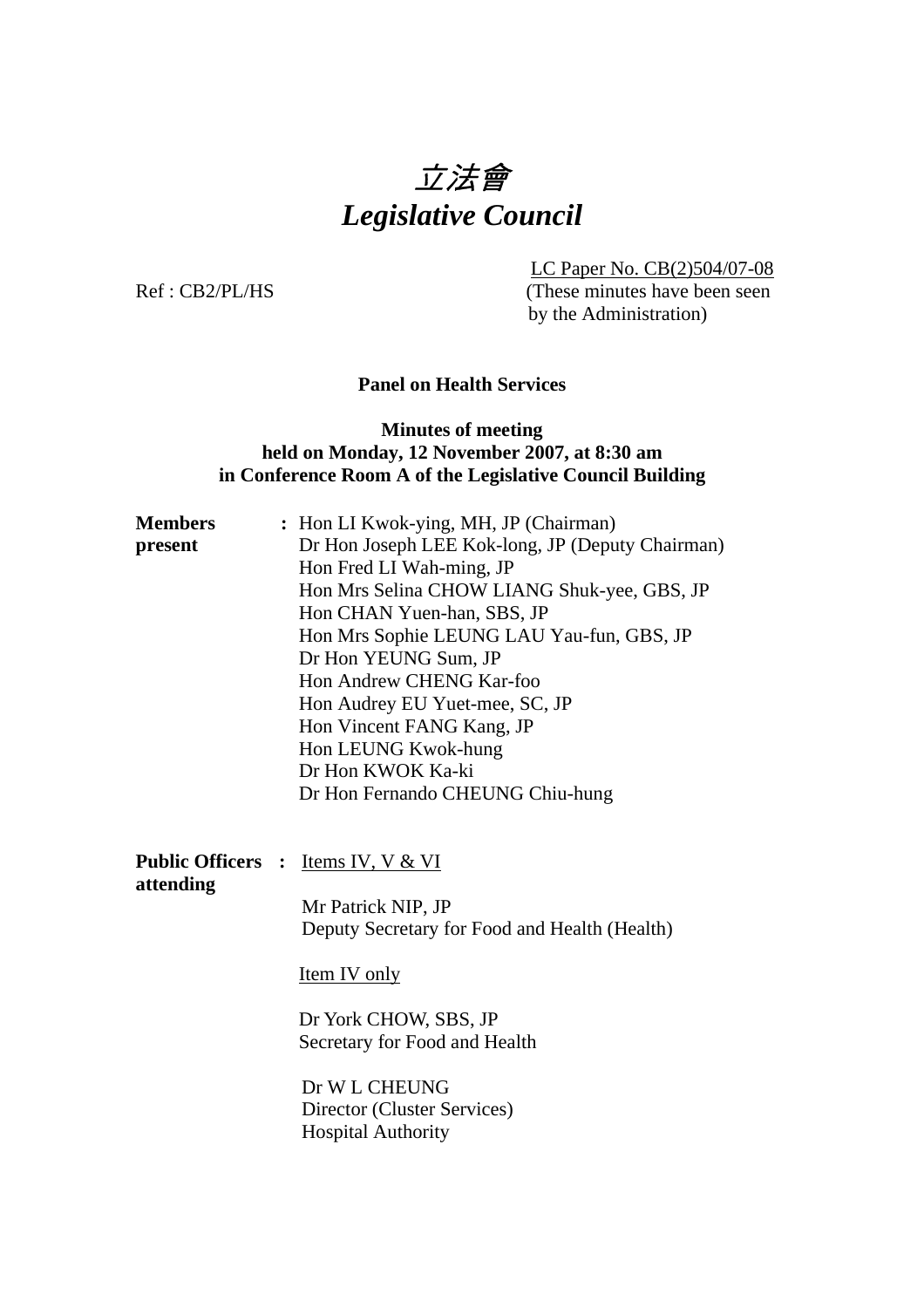| $-2$ -                        |                                                                                                    |
|-------------------------------|----------------------------------------------------------------------------------------------------|
|                               | Dr Daisy DAI<br><b>Chief Manager (Primary and Community Services)</b><br><b>Hospital Authority</b> |
|                               | Dr CHAN Wai-man, JP<br>Assistant Director of Health (Family and Elderly Health<br>Services)        |
|                               | Dr Joseph CHAN, JP<br>Consultant in-charge, Dental Service<br>Department of Health                 |
|                               | <u>Items V &amp; VI</u>                                                                            |
|                               | Dr Gloria TAM, JP<br>Deputy Director of Health                                                     |
|                               | Dr Amy CHIU<br><b>Assistant Director of Health (Traditional Chinese Medicine)</b>                  |
|                               | Mr Patrick SIU<br>Assistant Secretary for Food and Health (Health)                                 |
| <b>Clerk</b> in<br>attendance | : Miss Mary SO<br>Chief Council Secretary (2) 5                                                    |
| <b>Staff</b> in<br>attendance | $:$ Ms Amy YU<br>Senior Council Secretary (2) 3                                                    |
|                               | Ms Sandy HAU<br>Legislative Assistant (2) 5                                                        |

#### Action

## **I. Confirmation of minutes**

(LC Paper No. CB(2) 265/07-08)

 The minutes of the special meeting held on 12 October 2007 were confirmed.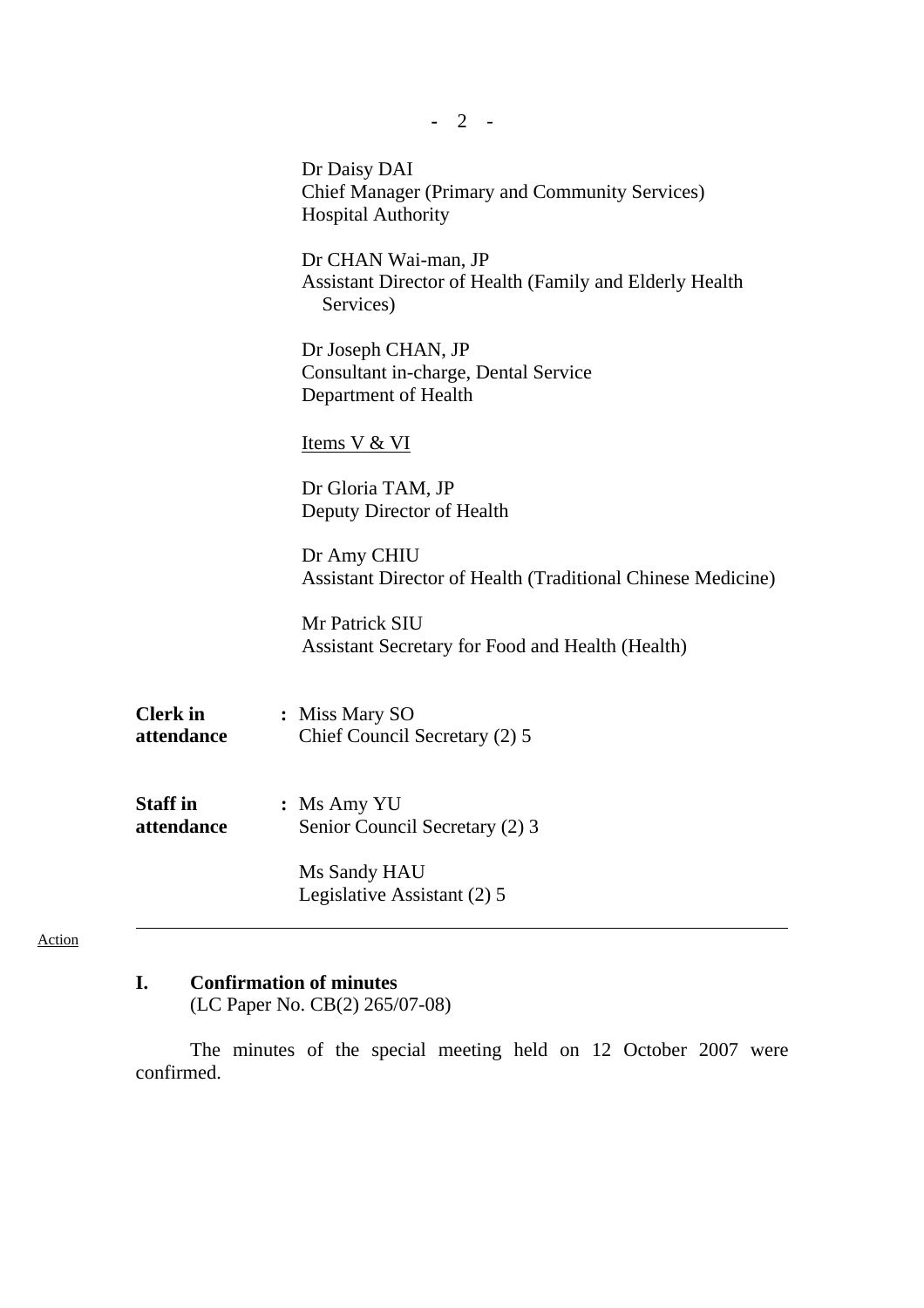## **II. Information paper(s) issued since the last meeting**

2. There was no information paper issued since the last meeting.

#### **III. Discussion items for the next meeting**

(LC Paper Nos. CB(2) 264/07-08(01)-(02) and CB(2) 287/07-08(01))

3. Members agreed to discuss the following items at the next regular meeting to be held on 10 December 2007 -

- (a) Additional cataract surgeries programme;
- (b) Hospital Authority Sentinel Event Policy; and
- (c) Report of the Internal Taskforce's Review of Hospital Authority's Private Patient Revenue Management System.

4. As proposed by Dr KWOK Ka-ki, members further agreed to discuss the issue of allocation of resources among hospital clusters by the Hospital Authority (HA) in January 2008 and to invite deputations to give views on the matter.

## **IV. Health care services for the elderly**

 (LC Paper Nos. CB(2)264/07-08(03), CB(2)303/07-08(01) and CB(2)332/07-08(01) )

5. At the invitation of the Chairman, Secretary for Food and Health (SFH) briefed members on the Administration's paper (LC Paper No. CB(2)264/07-08(03)) detailing the existing public health care services provided by HA and the Department of Health (DH) for the elderly, as well as the relevant new initiatives to be introduced.

6. Members noted a submission from 油尖地區長者服務協作會 (LC Paper No.  $CB(2)332/07-08(01)$ ) tabled at the meeting.

## *Health care vouchers for the elderly*

7. Mr Andrew CHENG said that in order to ensure that the pilot scheme of providing health care vouchers for the elderly could achieve its objectives of encouraging the elderly to make better use of primary medical care services in the private sector and to establish a "continuity of care" relationship with family doctors to better safeguard their health, it was necessary to increase the amount of each voucher and reduce the eligible age from 70 or above to 65 or above.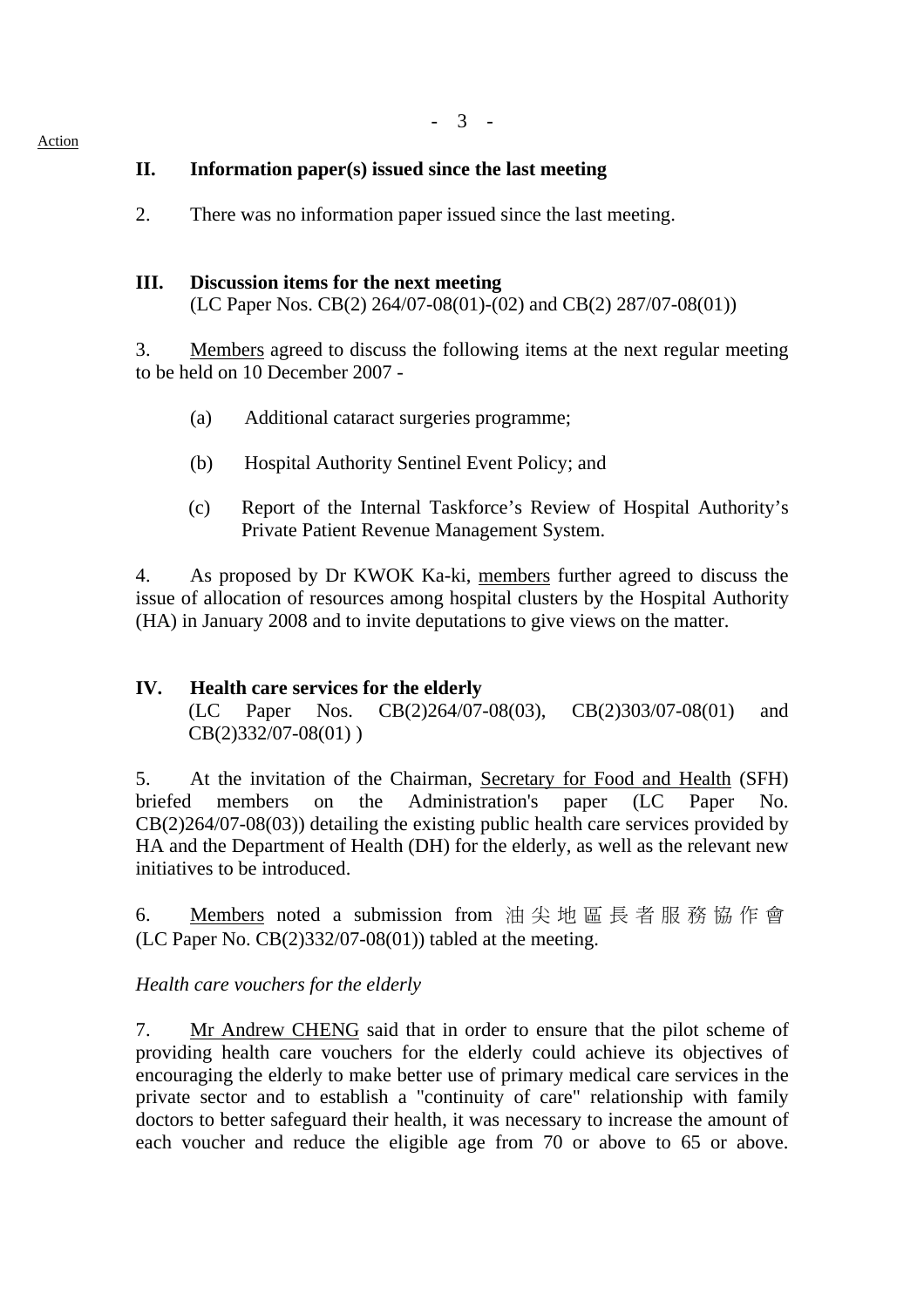Dr Fernando CHEUNG expressed similar views.

8. SFH responded that as the implementation of the "money follows patient" concept through the pilot scheme of providing health care vouchers to the elderly in Hong Kong was new, it was necessary to proceed with caution by confining the scheme to a smaller scale and a smaller population group as a start. Moreover, overseas experience had shown that private health care providers might increase their fees and charges if the government provided substantial subsidies for private health care services on a large scale. SFH further said that the pilot scheme would be subject to review. Depending on the outcome of the review, consideration would be given to extending the scope of the scheme.

9. Mr Andrew CHENG said that he did not believe that doctors in Hong Kong would increase their consultation and medication fee for treating the elderly following the implementation of the health care voucher scheme. Mr CHENG urged the Administration to increase the amount of each health care voucher to \$120-\$150, which was the average consultation and medication fee charged by doctors in the private sector, so that the elderly did not have to fork out their own money to foot their medical fees.

10. SFH reiterated the need to proceed with the scheme of providing health care vouchers to the elderly with caution. SFH pointed out that the Administration would need to monitor closely if the provision of vouchers would lead to increase in consultation and medication fee, which would undermine the objective of the scheme to enhance primary health care for the elderly.

11. Mrs Selina CHOW said that the amount of health care vouchers should be increased to better enable elders to establish a "continuity of care" relationship with family doctors to better safeguard their health. Mrs CHOW enquired about the basis for setting the value of each health care voucher at \$50.

12. SFH responded that the health care vouchers were not meant to provide full subsidy for seeking health care services in the private sector, but to provide partial subsidy with a view to promoting the concept of shared responsibility for health care amongst patients and especially the concept of co-payment to ensure appropriate use of health care. Setting each health care voucher at \$50 was considered appropriate to achieve the aforesaid effects. SFH pointed out that patients currently needed to pay \$45 for each consultation at public General Out-patient Clinics (GOPCs) and \$60 plus fees for medication at Specialist Out-patient Clinics. For the private sector, the average fee charged by doctors and Chinese medicine practitioners (CMPs) was about \$100 to \$150 for each consultation including medication. With the health care vouchers, elderly eligible for the vouchers would not normally need to pay significantly more out of their own pocket to foot the primary care services provided in the private sector,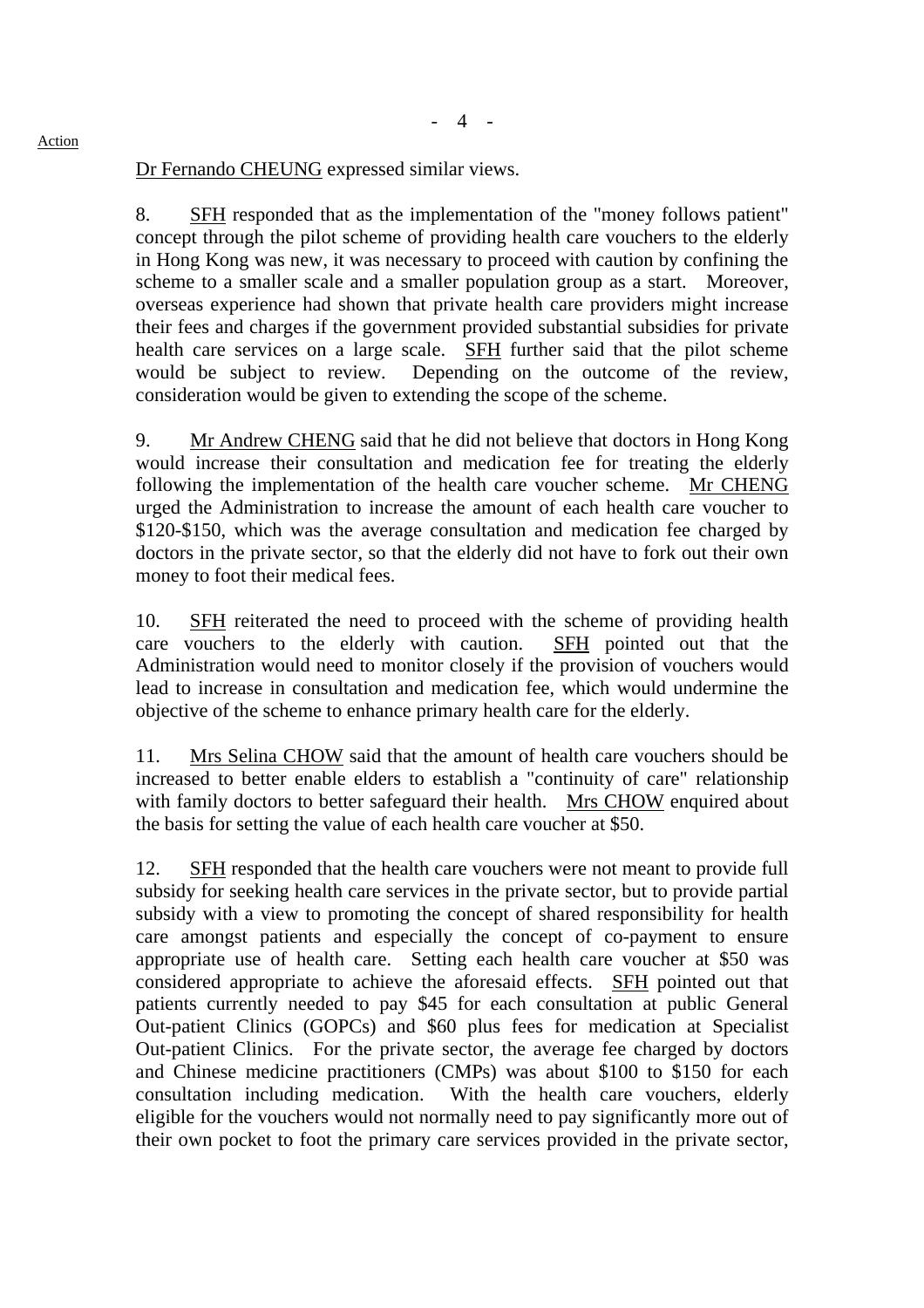and some might find that worthwhile for the better access to care and a continuity of care from a chosen provider close to their homes. SFH further said that providing senior citizens aged 70 or above with five health care vouchers annually was in line with HA's figure that the number of out-patient attendances by each elderly at its out-patient clinics averaged about four to five a year.

13. Mrs Selina CHOW opined that to better encourage elders to establish a "continuity of care" relationship with family doctors, more subsidy should be provided to elders for purchasing health care services in the private sector. Moreover, this would result in more savings to the public coffer, as elders' reliance on public health care services should be reduced as a result. Mrs CHOW further said that to base the giving out of five health care vouchers to each elder annually on HA's figure on out-patient attendance in the public clinics was unsound, as the latter figure could not fully reflect the health care needs of the elderly.

14. Dr KWOK Ka-ki was of the view that the amount of the health care vouchers should at least be sufficient for undergoing annual physical and dental check-ups, apart from seeking curative health care services, in the private sector.

15. Dr Joseph LEE said that to make it affordable for elders to undergo physical and dental check-ups once a year, consideration should be given to allowing health care vouchers to be used on purchasing physical check-up service provided by health centres run by non governmental organisations (NGOs) and dental check-up service provided by Government dental clinics.

16. SFH responded that the Administration attached great importance to strengthening preventive care for the elderly. The consultation paper on health care reforms and supplementary financing arrangements, to be published later, would include options on how best to take this forward.

17. Mr Vincent FANG said that to better safeguard the health of senior citizens, consideration should be given to designating one of the five health care vouchers for physical check-up.

18. SFH responded that the Administration did not propose to attach too many conditions on the usage of the health care vouchers during the pilot scheme to make it more convenient for elders. At the same time, the Administration would monitor where and how senior citizens would use the vouchers for purchasing health care services in the private sector. SFH further said that it was the Administration's plan to conduct a full review of the pilot scheme after the three-year trial period. In the interim, periodic review could be conducted, say, every six months, to fine-tune the scheme in light of operational experience.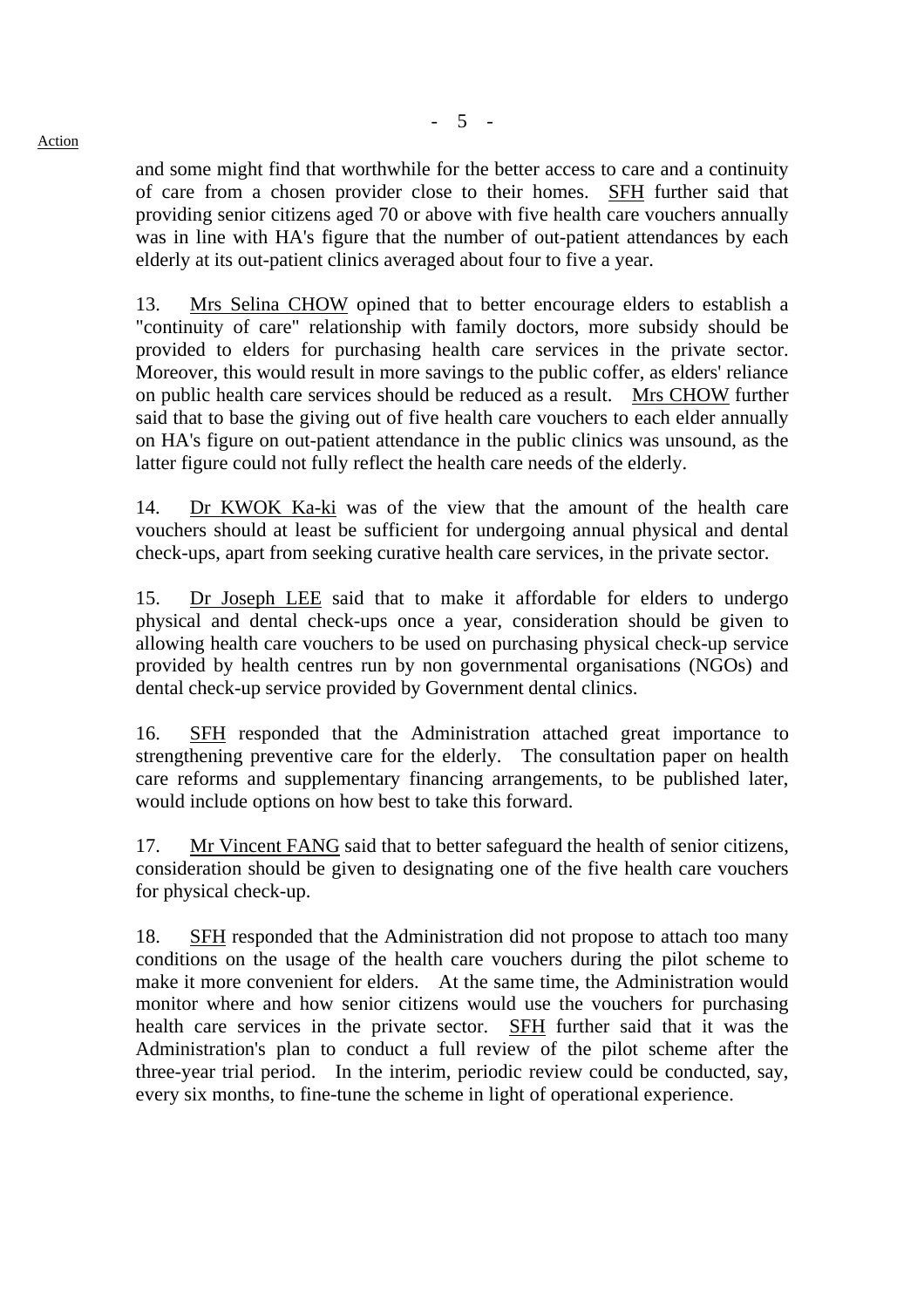19. Mr Vincent FANG enquired about the impact of the introduction of the health care voucher scheme on the utilisation of public health care services.

20. SFH responded that existing health care services available to the elders would not be reduced as a result of the introduction of the health care voucher scheme, as senior citizens could still make use of public health care services as necessary. SFH however pointed out that demand for public GOPCs might be reduced following the introduction of the health care voucher schemes, and some elders who were currently GOPC users might prefer to make use of the vouchers to receive primary care services of their own choice in the private sector.

21. Responding to Dr Fernando CHEUNG's enquiry on the operation of the health care voucher scheme, SFH said that an electronic platform for storing the accounts of the eligible elders would be set up to obviate the needs of the elderly to keep their vouchers on the one hand and to enable the collection of utilisation data for analysis purpose on the other. The Administration was formulating the details of the scheme, and would consult relevant health care professions and inform members in due course.

## *Dental services*

22. Mr Andrew CHENG urged that public dental services for the elderly be improved beyond the free emergency dental services (i.e. pain relief and extraction only) currently provided in the 11 Government dental clinics.

23. SFH responded that there was room to improve public dental services for the elderly. SFH however pointed out that in view of the high costs of curative dental care, the Administration needed to carefully examine how this should be taken forward to avoid abuse on the one hand and ensure sustainability on the other. SFH hoped that better oral health and dental care to the elderly could be achieved through the health care reforms and supplementary financing arrangements.

24. Mr Andrew CHENG said that as public discussions on health care reforms and supplementary financing arrangements were envisaged to take some time, progressive steps to improve public dental services for the elderly should be taken in the interim.

25. SFH advised that health care vouchers, to be provided to senior citizens aged 70 or above in the 2008-2009 financial year, could be used for purchasing dental services in the private sector. SFH further advised that in order to address the needs of those elders with little or no means, dental grants were payable to Comprehensive Social Security Assistance recipients aged 60 or above for treatments, such as dentures, crowns, bridges, fillings, scaling, and root canal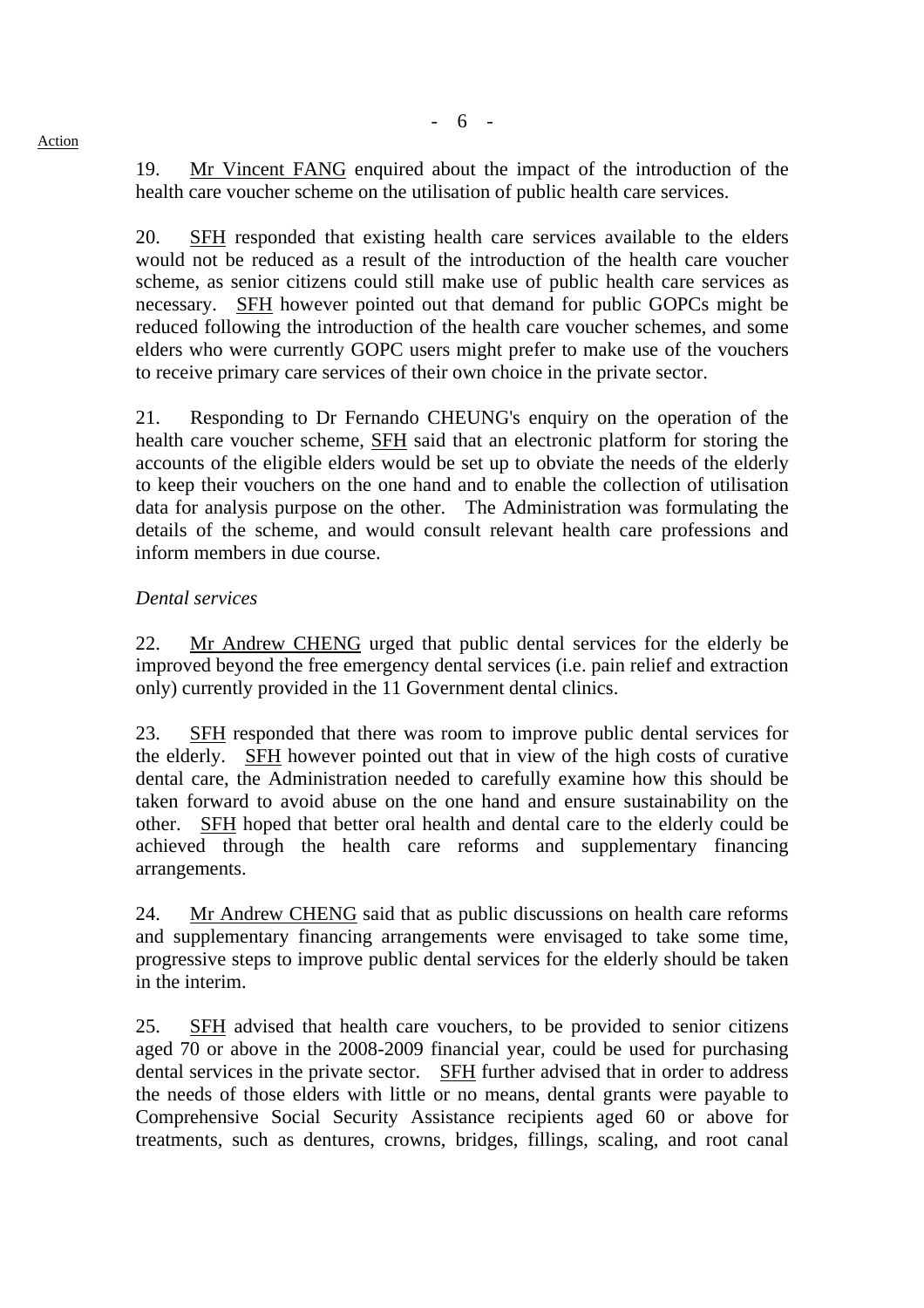treatment. To apply for a dental grant, the applicant should approach one of the designated dental clinics run by NGOs for an assessment of the treatment required and an estimate of cost for the treatment. The applicant could choose to receive treatment from the designated clinic or from a registered private dentist for the same service. The Social Welfare Department would pay the applicant a special grant to meet the cost charged by the designated clinic or the private dentist, whichever was the less.

#### *Elderly Health Centres*

26. Dr Joseph LEE urged the Administration to allocate more resources to DH to enable it to reduce the long waiting time for enrollment into its Elderly Health Centres (EHCs) and to ensure that all elders who had become members of EHC could undergo physical checkup annually. Dr LEE noted from the submission from 油尖地區長者服務協作會 that the median waiting time of first-time registration for services provided by EHCs was some 38 months, and the time taken for each elder to wait for their turn to undergo physical checkup was more than one year. Dr KWOK Ka-ki expressed similar views.

27. Ms Audrey EU said that the Administration should set down performance pledges for enrollment as EHC members and for all EHC members to receive physical check-up once a year. As delayed proper treatment would endanger the life of the elderly, the Administration should ensure that elders living in remote areas have convenient access to public health care services and that areas with a high concentration of needy elders should be provided with public health care services. Dr Fernando CHEUNG concurred.

28. SFH responded that experience revealed that EHC was not a cost-effective and sustainable model for subsidised primary care services for the elderly. A better approach was to encourage elders to make better use of primary care services close to their homes, so that they could have better access to care and a continuity of care from a chosen provider. The implementation of the health care voucher scheme was a move in that direction. SFH further said that to address the needs of patients residing in remote areas with little provision of private medical services, provision of public health care services in such areas would be enhanced having regard to the needs of local residents including the elderly.

29. Dr Fernando CHEUNG expressed dissatisfaction that the Administration used the introduction of the health care voucher scheme to justify for not providing primary care services to the elderly living in remote areas. Dr CHEUNG further said that the fact that many elders had difficulty in using the telephone booking service for public out-patient services had exacerbated the plight of needy elders living in remote areas in seeking public health care services.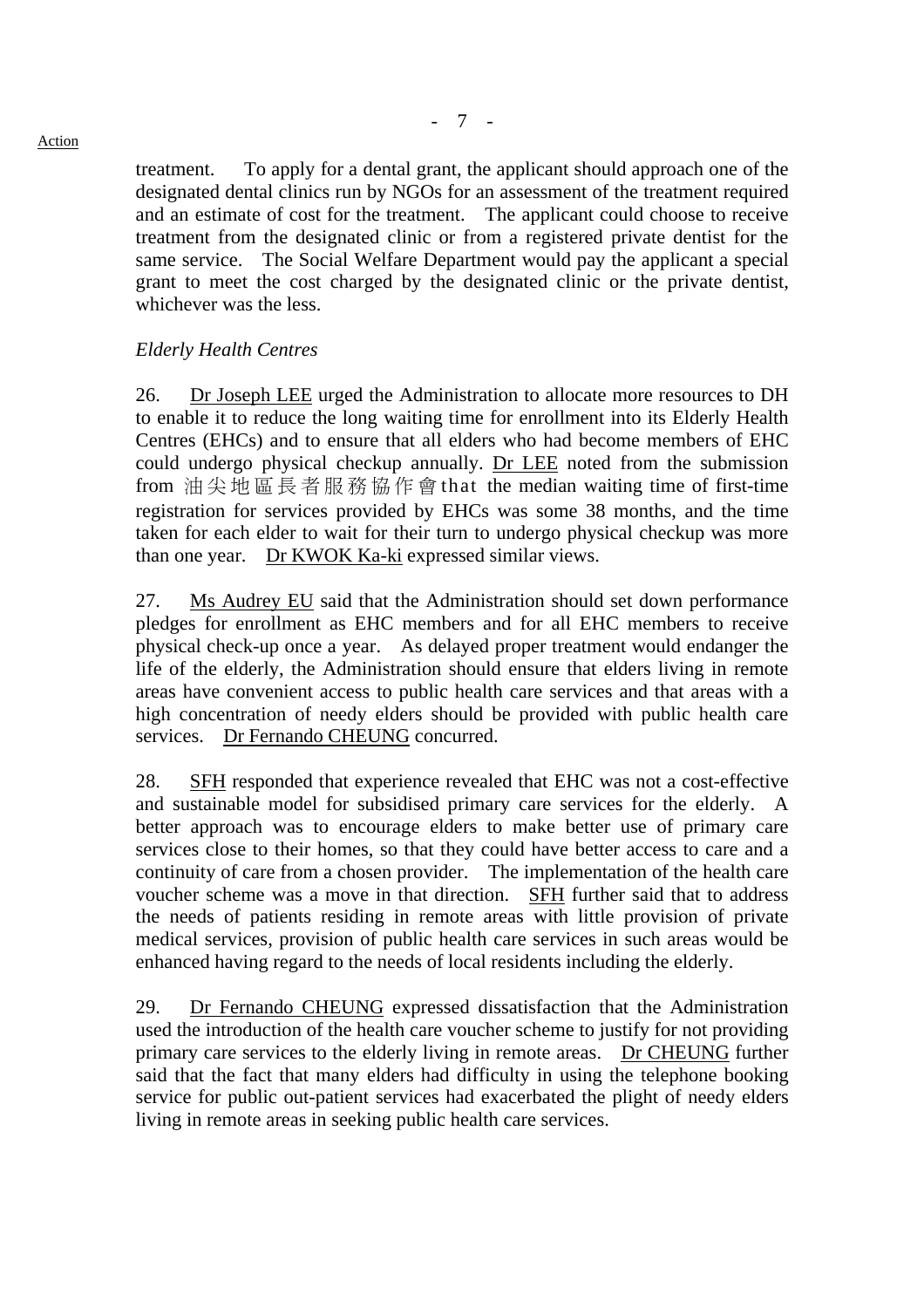30. SFH responded that much improvements had been made to the telephone booking service in the public GOPCs since its introduction in 2006. For instance, staff of HA would render appropriate assistance to those who had genuine difficulty in using the service (including the elderly patients). Emergency cases would also be dealt with on a discretionary basis.

#### *Chinese medicine out-patient services*

31. Dr Joseph LEE asked when the Administration would set up all 18 Chinese medicine clinics (CMCs) as planned.

32. SFH responded that with five new CMCs to be set up by early 2009, the total number of CMCs would be increased to 14. SFH further said that it might not be necessary to set up four more CMCs in order to serve people in all 18 districts. Depending on the location and size of the suitable site, one CMC might serve people living in more than one district. Apart from identifying suitable sites, other considerations included whether the clinics could attract sufficient number of patients to sustain themselves financially and their impact on the private Chinese medicine practice in the surrounding areas.

33. Mrs Selina CHOW expressed concern that CMPs and CMCs in the private sector would be marginalised by public CMCs which had much better facilities.

34. SFH responded that there was no cause for such concern, having regard to the growing demand for services provided by CMPs. To his understanding, CMPs and CMCs in the private sector did not view public CMCs as a threat to their practice.

#### *Community-based services*

35. Dr Joseph LEE asked whether, and if so, what concrete measures would be taken by the Administration to reduce the hospital re-admission rate of discharged patients living in residential care homes for the elderly (RCHEs).

36. SFH responded that in order to reduce RCHE residents' reliance on hospital services, additional resources had been allocated to HA in the past few years to strengthen its Visiting Medical Officer/Community Geriatric Assessment Teams Collaboration Scheme to provide on-site medical treatment to RCHEs on a part-time basis. SFH further said that in order to provide continuity of care to those elders requiring residential care services, it was the Administration's long term goal to upgrade self-care hostel places and home for the aged places into residential care homes providing continuum of care.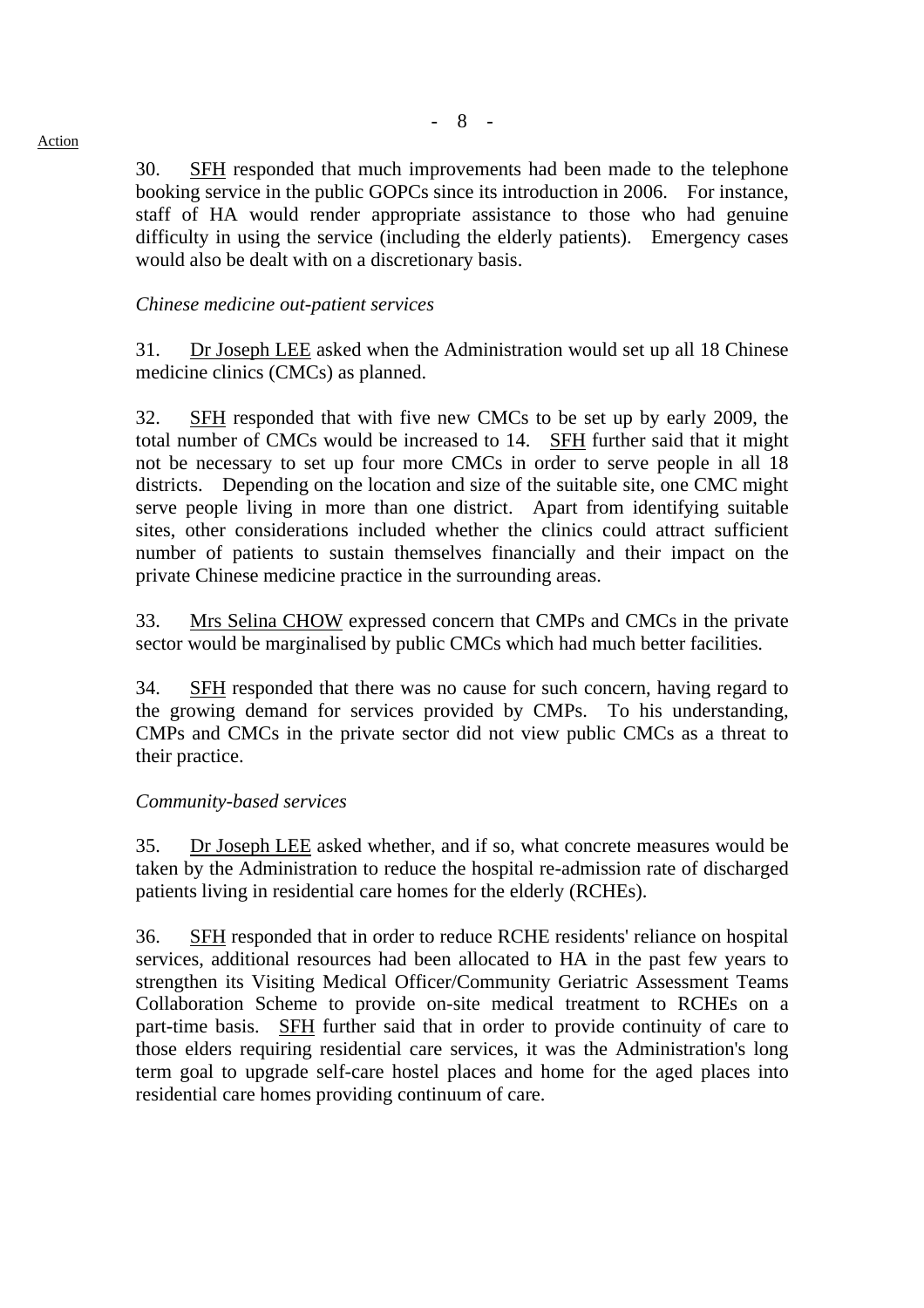#### *Psycho-geriatric services*

37. Dr KWOK Ka-ki said that according to patients and doctors, psycho-geriatric services provided by HA were far from adequate. The decrease in the number of psychiatric beds in public hospitals was a case in point. Dr KWOK enquired about the manpower situation in HA for providing psycho-geriatric services.

38. Director (Cluster Services), HA responded that in the light of the international trend on shifting the focus from in-patient care to community and ambulatory services in the treatment of mental illness, HA had stepped up the effort in this regard by progressively allocating more resources to strengthen its community psychiatric outreach service in recent years, amongst others. Specifically, HA had community psycho-geriatric teams in all clusters to provide designated care, rehabilitation programmes and home visits to elders with mental illness aged 65 or above. The attendance by the psycho geriatric teams had increased from 37 462 in 2001-2002 to 50 847 in 2006-2007, representing an increase of some 36%. As regards the manpower situation in HA for providing medical treatment to mental illness, Director (Cluster Services), HA said that the information would be provided in the discussion paper on mental health policy for the special meeting of the Panel scheduled for 22 November 2007.

#### *Integrated discharge support programme for elderly patients*

39. Dr KWOK Ka-ki welcomed the Administration's plan to launch a trial scheme to provide integrated discharge support services to elderly dischargees who had difficulty taking care of themselves. Dr KWOK noted that the first pilot project would be launched in Kwun Tong starting from the first quarter of 2008. The United Christian Hospital as the project co-ordinator would form a Discharge Planning Team which would collaborate with an NGO having local experience in providing home-based community care services to form an integrated team to provide the post-discharge support. It was estimated that a total of 3 000 patients aged 60 or above with high risks of hospital readmission and were in need of transitional rehabilitation services and/or community support services upon discharge from hospitals would be served under the Kwun Tong project in a year. Dr KWOK urged the Administration to speed up the pace of launching more pilot projects in other districts, and to involve family doctors in private practice to provide follow-up consultations to high-risk elderly patients.

40. Director (Cluster Services), HA responded that more pilot projects would be launched in other districts, in the light of the operational experience of the Kwun Tong project in identifying the target beneficiaries, amongst others. Director (Cluster Services), HA further said that subject to the success of the Kwun Tung project, Kwai Tsing had been earmarked as the next district for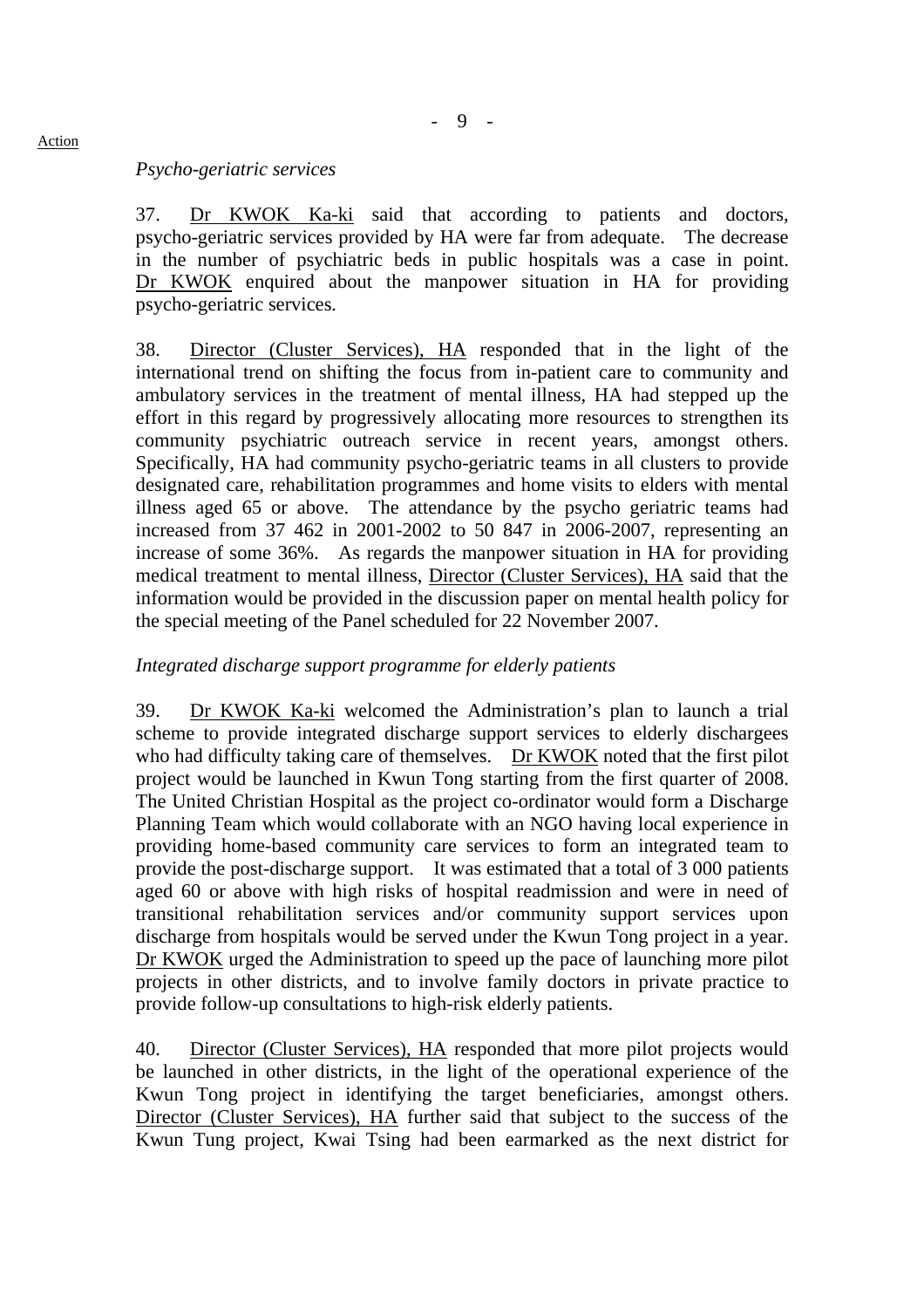- 10 -

launching the pilot project.

41. In closing, the Chairman urged the Administration to carefully consider the views expressed by members, in particular their concerns on the health care voucher scheme and inadequate dental services for the elderly.

# **V. Commencement of sections of Chinese Medicine Ordinance and Chinese Medicines Regulation**

(LC Paper Nos. CB(2)264/07-08(04) and CB(2)303/07-08(01))

42. Deputy Secretary for Food and Health (Health) (DSFH(Health)) briefed members on the Administration's plan to commence in January 2008 the provisions in the Chinese Medicine Ordinance (CMO) (Cap. 549) governing the control over the possession, sale, import and export of Chinese herbal medicines and over the manufacture, sale by way of wholesale, import and export of proprietary Chinese medicines, details of which were set out in the Administration's paper (LC Paper No. CB(2) 264/07-08(04)).

43. Dr KWOK Ka-ki welcomed the proposed commencement of legislative provisions to fully effect the licensing regime of Chinese medicines traders to better protect public health. Dr KWOK sought information from the Administration on the publicity and educational work as well as the manpower requirements arising from the commencement of the provisions.

44. Assistant Director of Health (Traditional Chinese Medicine) responded as follows -

- (a) to familiarise the Chinese medicines trades with and prepare them for the proposed commencement of the legislative provisions, the Chinese Medicines Board had continuously carried out in the past two years a series of publicity and educational activities, details of which were set out in paragraph 13 of the Administration's paper. The Chinese Medicines Board would launch a series of other publicity activities to announce to the trade the commencement date of the provisions;
- (b) funding would be sought in the next financial year to recruit additional staff to monitor compliance of the licensing requirements by Chinese medicines traders. In the meantime, DH staff currently handling the processing of transitional certificate applications for Chinese medicines traders would be deployed to take up the enforcement duties; and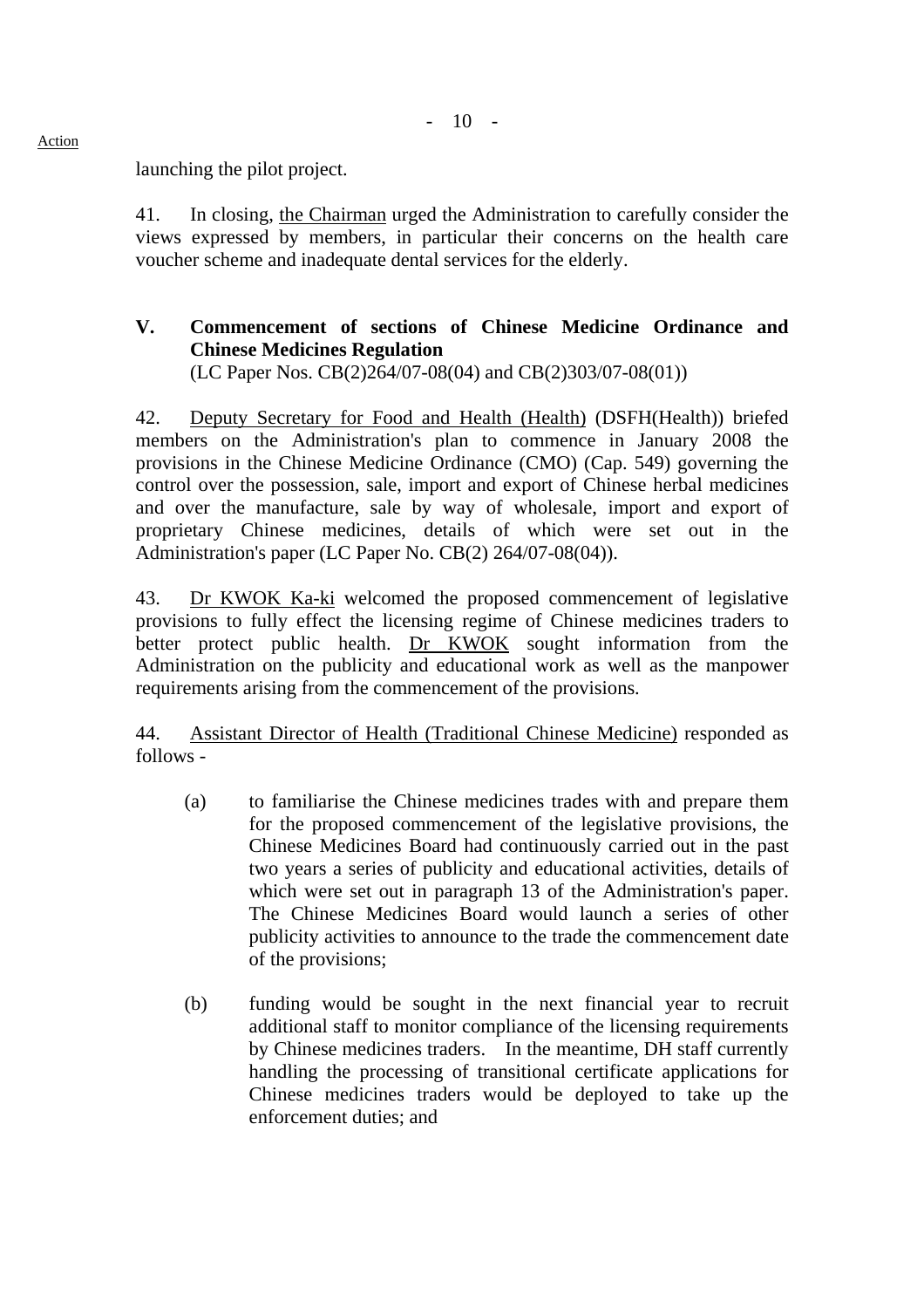(c) apart from DH, other enforcement agencies, such as the Police and the Customs and Excise Department, and the Government Laboratory would also be involved in the enforcement of the licensing requirements for Chinese medicines traders. DH had been in active discussion with these parties over the past several months to map out how monitoring of the compliance of the legislation for Chinese medicines traders could be carried out in an effective manner.

45. Dr KWOK Ka-ki asked when the registration of proprietary Chinese medicines would be completed so that the Undesirable Medical Advertisements (Amendment) Ordinance 2005 could come into operation to better protect public health.

46. DSFH(Health) responded that once the relevant provisions in the CMO were put into operation, all kinds of proprietary Chinese medicines must first be registered by the Chinese Medicines Board before they could be imported, manufactured and sold in Hong Kong. Similar to the licensing of Chinese medicines traders, transitional registration was provided for those proprietary Chinese medicines manufactured, sold or supplied for sale in Hong Kong on 1 March 1999. To date, the Chinese Medicines Board had received some 16 000 applications for registration of proprietary Chinese medicines. The first batch of transitional notices was expected to be issued by the end of this year or early next year. The Administration would strive to fully effect the registration system of proprietary Chinese medicines to enable the early coming into force of the Undesirable Medical Advertisements (Amendment) Ordinance 2005.

47. Dr KWOK Ka-ki expressed dissatisfaction about the responses given by the Administration in paragraphs 44 and 46 above. Dr KWOK requested the Administration to provide supplementary information on the publicity and educational work to raise the awareness of the Chinese medicines trades on the need to comply with the legislation, information on the staffing arrangements to carry out the enforcement work, and the timing to bring the Undesirable Medical Advertisements (Amendment) Ordinance 2005 into operation. DSFH(Health) agreed to revert in writing.

Admin

48. Dr YEUNG Sum urged the Administration to ensure that there were adequate staff to carry out the compliance of the legislation for Chinese medicines traders. Dr YEUNG further asked whether there was an expiry date for the Chinese medicines trader transitional certificate.

49. Deputy Director of Health (DDH) responded that the Chinese medicines trader transitional certificate would cease to be valid if the trader had obtained a formal licence, or his application for a formal licence was rejected, or on a date to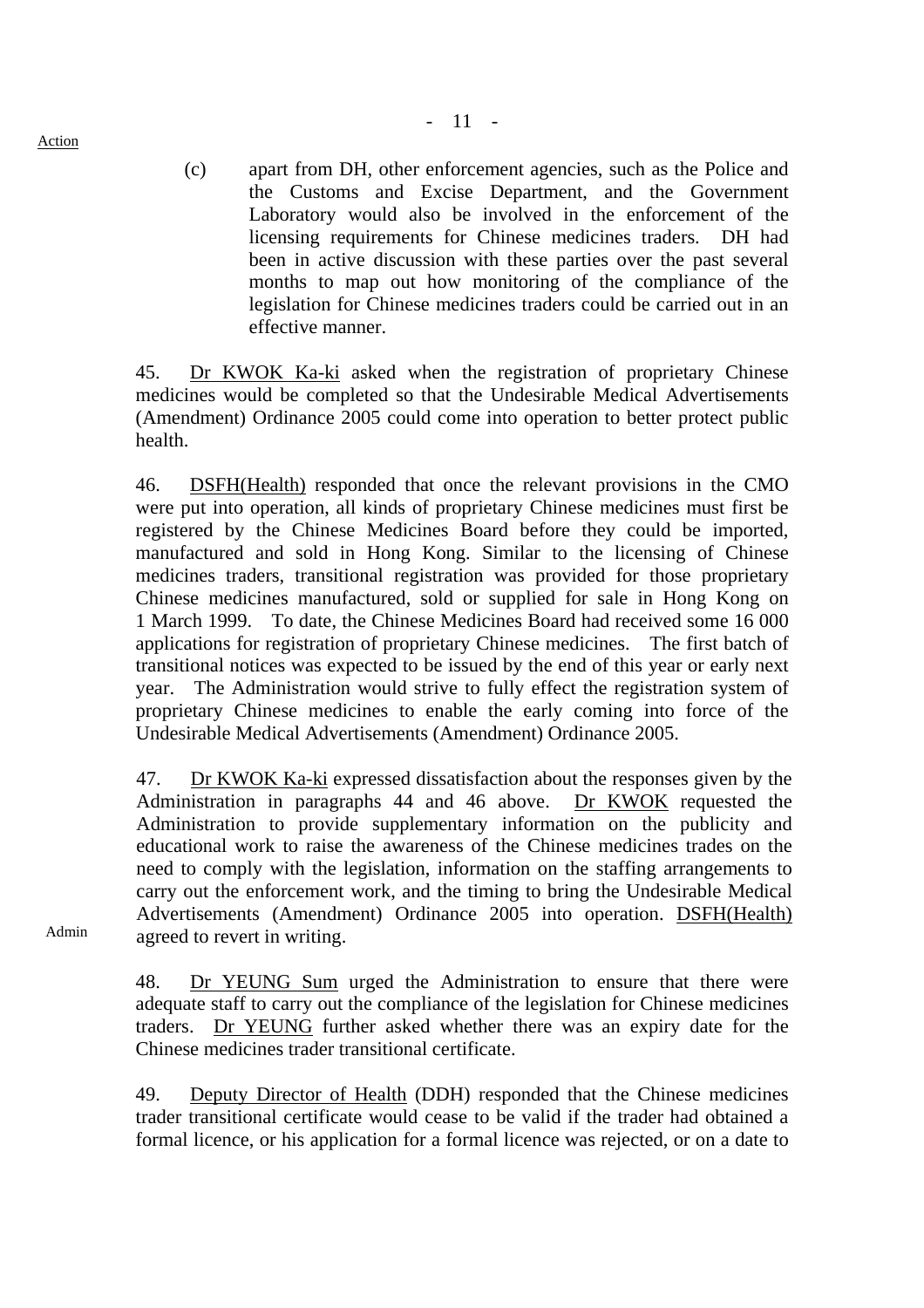be appointed by SFH to cease the validity of the transitional certificates.

50. In closing, the Chairman said that members were generally supportive of the proposed commencement of the legislative provisions to fully effect the licensing regime for Chinese medicines traders and the import and export control of Chinese medicines.

#### **VI. Progress report on registration of Chinese medicine practitioners**  (LC Paper Nos. CB(2)264/07-08(05) and (06))

51. DSFH(Health) updated members on the latest developments concerning registration of CMPs, details of which were set out in the Administration's paper (LC Paper No. CB(2) 264/07-08(05)).

52. Dr KWOK Ka-ki asked whether disciplinary actions taken against CMPs were published in the Gazette and posted on the website of the Chinese Medicine Council of Hong Kong.

53. DDH responded that according to CMO, not all disciplinary actions taken against CMPs by the Chinese Medicine Practitioners Board (Practitioners Board) were required to be published in the Gazette. However, most of these actions taken were published in the Gazette in practice. In order to seek appeal from the court against the decisions of the Practitioners Board, the CMPs concerned must do so within one month from the date of service of the decision made of them. DDH further said that not all complaints which were being considered by the Practitioners Board for professional misconduct of CMPs would be publicised on the website of the Chinese Medicine Council, unless it was deemed in the public interest to do so.

54. Dr KWOK Ka-ki said that to better protect the public, disciplinary mechanism for CMPs should be made more open and transparent, in particular all disciplinary actions taken against CMPs should be made known to the public through gazettal and other means. DDH agreed to relay Dr KWOK's views to the Practitioners Board for consideration.

55. Dr KWOK Ka-ki noted that 1 850 out of the 2 856 listed CMPs had never applied for taking the CMP Licensing Examination. Dr KWOK urged the Administration to be more proactive in assisting these listed CMPs to obtain registration status.

56. DSFH(Health) responded that various measures had been implemented over the past several years to encourage listed CMPs to take part in the CMP Licensing Examination, details of which were set out in paragraphs 5 to 8 of the

Action

Admin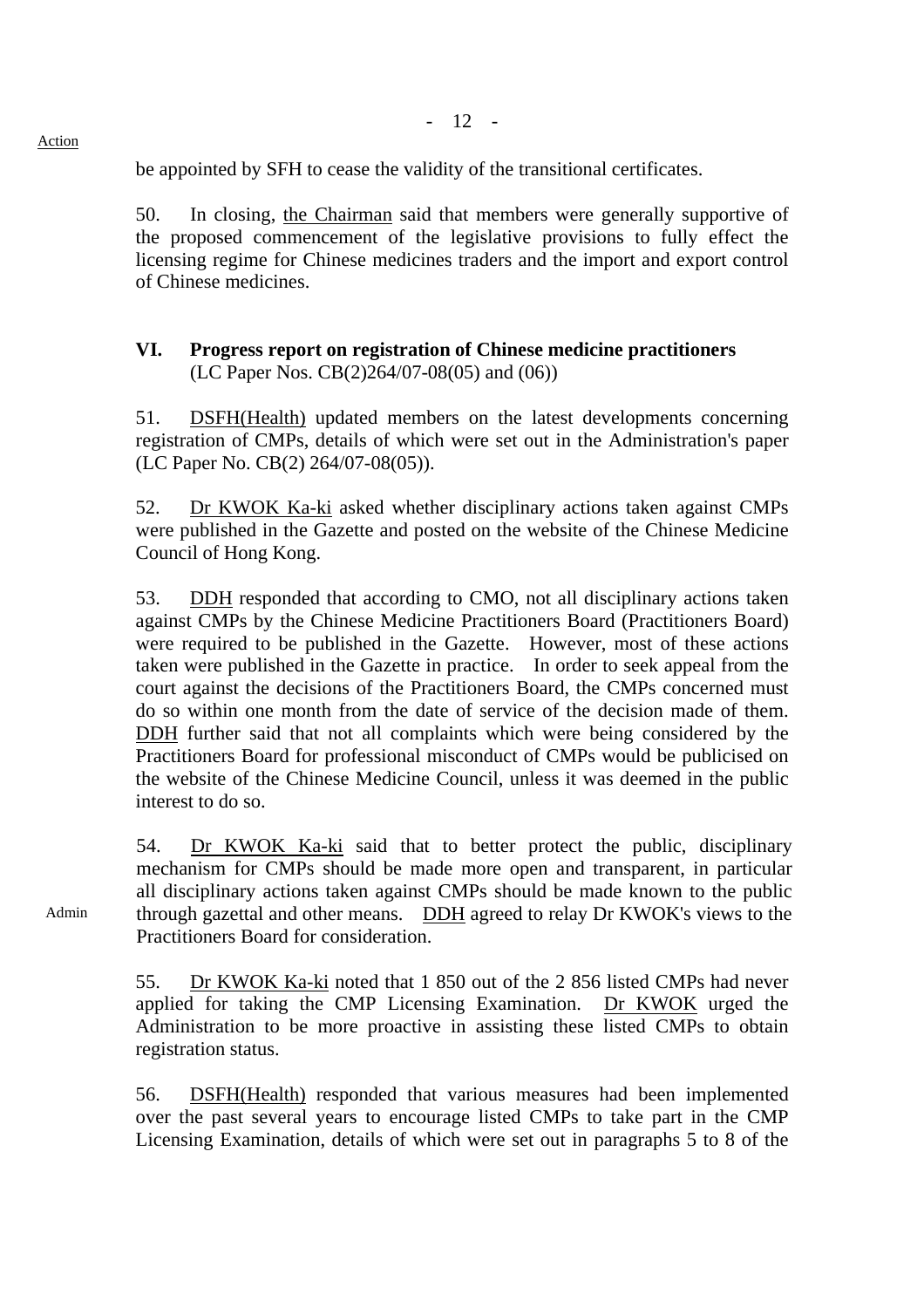Action

Admin

Administration's paper. The Administration would continue to maintain contact with the Chinese medicine profession, and encourage all listed CMPs to seek to attain the standards expected of registered CMPs so as to ensure the standard of the profession as a whole and to protect the health and well-being of the public.

57. Miss CHAN Yuen-han urged the Administration not to set a cut-off date for listed CMPs to become registered CMPs, having regard to the historical development of Chinese medicine profession in Hong Kong. Noting that the proposal of including training courses on the CMP Licensing Examination in the list of reimbursable courses for the Continuing Education Fund had been referred to the Labour and Welfare Bureau (LWB) for consideration, Miss CHAN asked when a decision on this would be made by LWB. DSFH(Health) undertook to revert to members once the outcome of the consideration by the Continuing Education Fund on the proposal was available.

58. Miss CHAN Yuen-han said that exemption should be given to graduates of the two part-time degree courses in Chinese medicine offered by the Xiamen University in collaboration with the Open University of Hong Kong and by the Hong Kong College of Technology in collaboration with the Jinan University to sit the CMP Licensing Examination, having regard to the fact that when these courses were offered it was unclear then that only full-time degree courses would be recognised by the Practitioners Board. Miss CHAN pointed out that to do so was not unprecedented. An one-off arrangement had been made by the Practitioners Board to allow graduates of part-time degree courses in Chinese medicines offered by the University of Hong Kong and the Hong Kong Baptist University in or before 2002 to sit the CMP Licensing Examination. Miss CHAN further said that to allow graduates of part-time degree courses in Chinese medicine to sit the CMP Licensing Examination would not undermine the standards of Chinese medicine profession in Hong Kong, as they needed to pass the examination in order to practise Chinese medicine. Dr YEUNG Sum, Mrs Selina CHOW and Dr Fernando CHEUNG expressed similar views.

59. DSFH(Health) responded that as to members' suggestion that the Chinese Medicine Council should meet the institutions offering the above two courses, the Chairman of the Practitioners Board already attended a Legislative Council case conference on 5 July 2007 and explained to attending Members the decision made by the Practitioners Board on the issue of recognising these two courses and the underlying rationale as set out in paragraphs 10-11 of the Administration's paper. DSFH(Health) further said that the Practitioners Board had already explained adequately to the institutions and students concerned on the requirements of recognised courses and the reasons for not recognising the above two courses. The Practitioners Board had also been in liaison with the universities/institutions and students all along regarding the issue. Notwithstanding, DSFH(Health) agreed to convey members' views expressed in paragraph 58 above to the

Admin